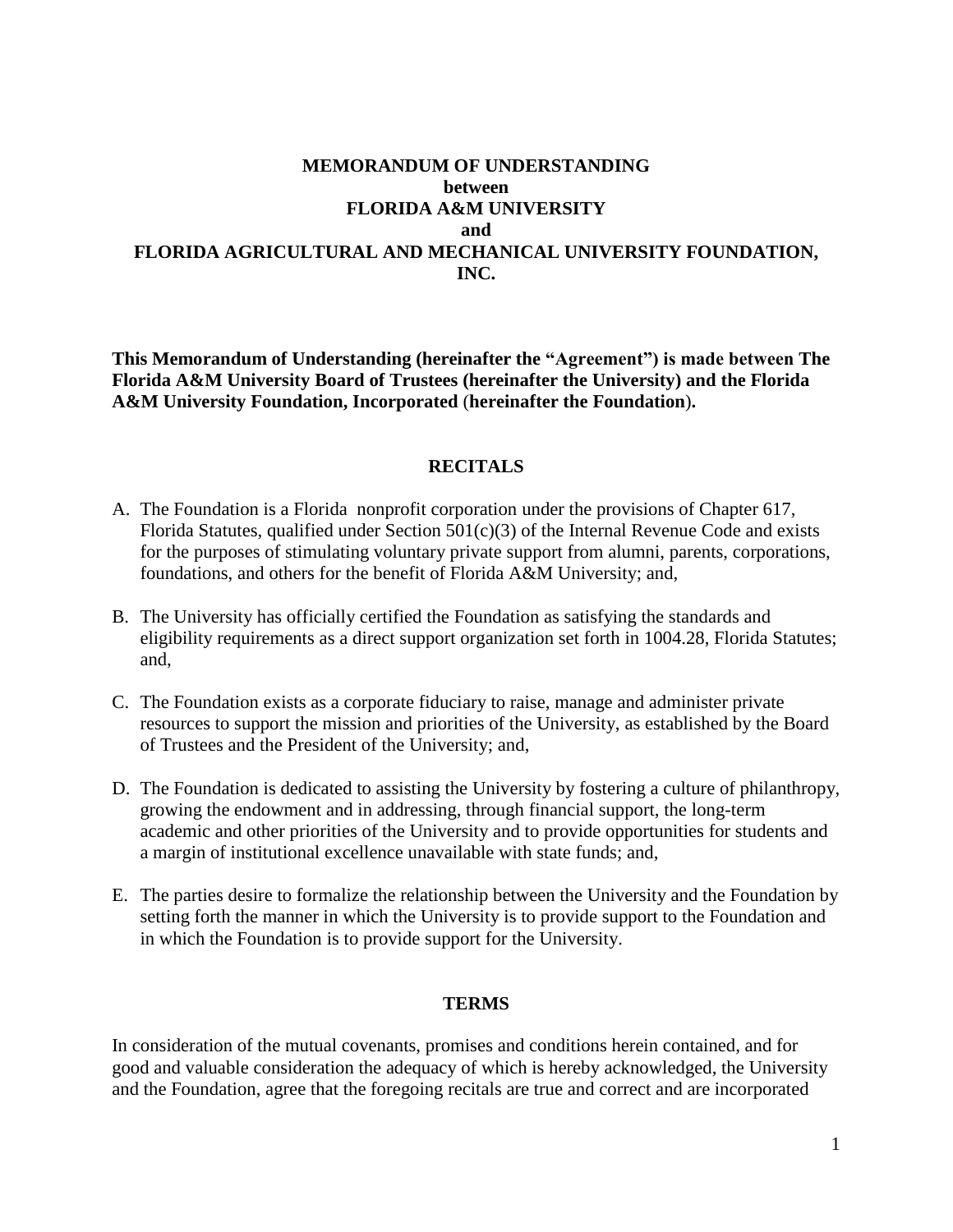herein by this reference as though set forth fully. The University and the Foundation further agree as follows:

- 1.0 The Foundation Support of the University.
	- 1.1 The Foundation's sole purpose is to provide support to the University, including its associated entities. In accordance with the Foundation's governing documents that support includes, but is not limited to:
		- 1.1.1 Raising, receiving, investing, acknowledging, accounting for and administering funds and real and intellectual property on behalf of the University to use for its charitable, scientific, research, and educational purposes;
		- 1.1.2 Assisting the University in its fundraising, marketing, public relations and alumni outreach activities and development programs with individuals, corporations, foundations, and other organizations;
		- 1.1.3 Soliciting cash, securities, real and intellectual property, and other private resources for student scholarships, faculty support, facilities, programs, endowments, and supporting other educational, research, cultural, scientific, public service, charitable activities and any lawful purposes of the University;
		- 1.1.4 Promoting the welfare and development of the University;
		- 1.1.5 Performing other acts as may be deemed appropriate in carrying out the purposes or mission of the University.

### 2.0 Use of the University Name.

2.1 The Foundation may, in connection with its lawful business and activities, use the name of Florida A&M University as well as the University's logos, acronyms, seal, and other symbols and marks of the University ("University Marks"), provided that, the Foundation clearly communicates that it is conducting business in its own name for the benefit of the University. All correspondence, advertisements, and other communications by the Foundation must clearly indicate that the communication is by the Foundation and not from the University. The Foundation may use University Marks only in connection with the services rendered for the benefit of the University and in accordance with the guidance and directions furnished to the Foundation by the University, or its representatives or agents, from time to time, and only if the nature and quality of the services in connection with which the University Marks are used shall be satisfactory to the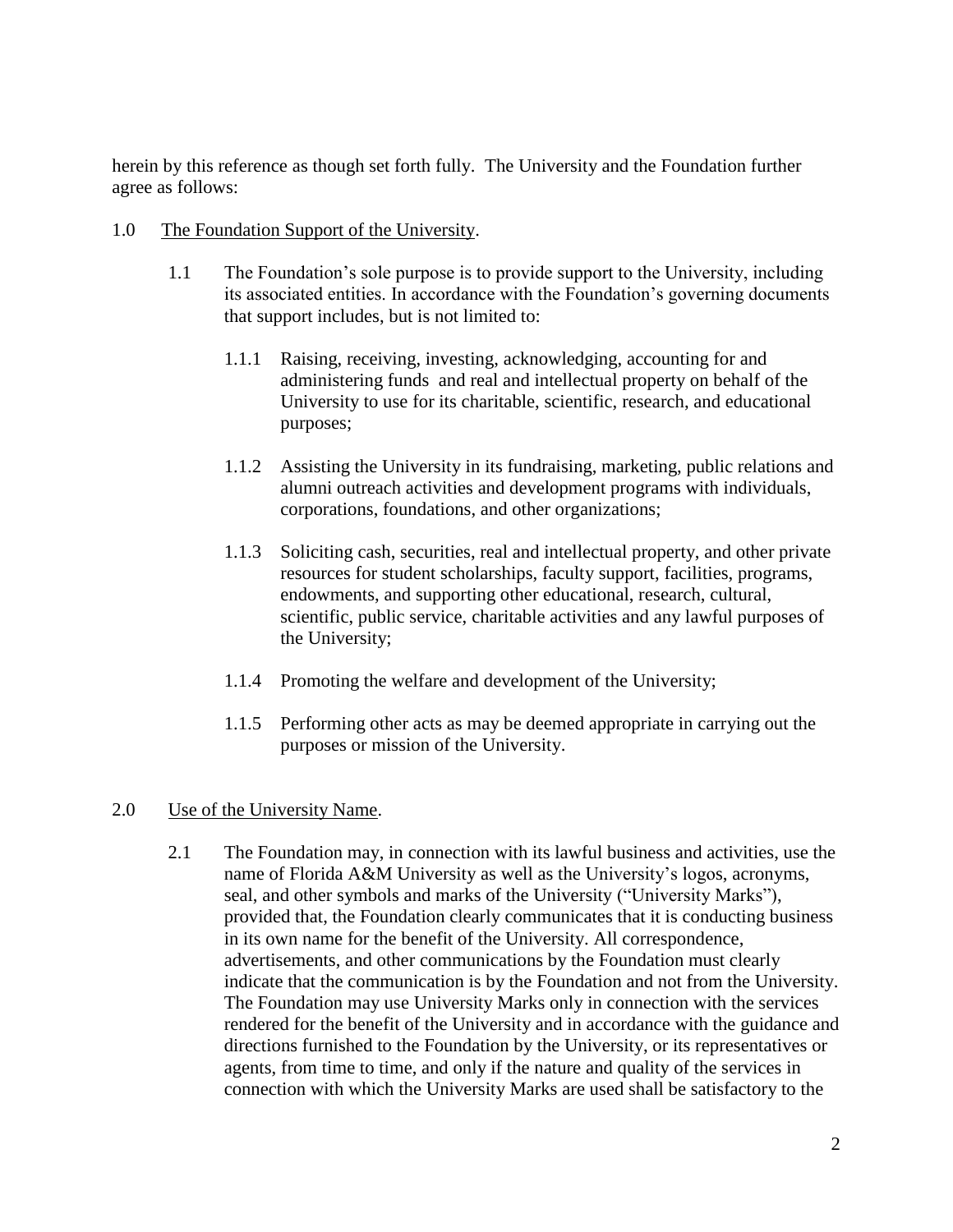University. The University shall exercise control over and be the sole judge of whether or not the Foundation has met or is meeting the established standards of quality.

- 2.2 The Foundation shall not delegate the authority to use any University Marks to any person or entity and agrees that no transfer or ownership of University Mark is granted. Any preexisting use of University Marks by third parties previously authorized by the Foundation shall be subject to review and ratification by the University. The University reserves the right, in its sole discretion, to reject any copy or usage of the University Marks.
- 2.3 The Foundation agrees to cease using the University Marks if:
	- 2.3.1 The Foundation dissolves;
	- 2.3.2 This Agreement is terminated;
	- 2.3.3 The Foundation ceases to be a nonprofit corporation or ceases to be recognized by the Internal Revenue Service as described in section 501(c)(3) of the Internal Revenue Code; or
	- 2.3.4 The University revokes such authority for failure to conform with the requirements of section 2.1, above. Such revocation shall not occur until after the Foundation is provided written notice of its failure to conform and has had a reasonable opportunity to cure such non-conformance.
- 2.4 Notwithstanding the provisions of section 2.1, the Foundation agrees that it will not offer any course or seminar using the University's name.

### 3.0 Relationship between the Foundation and the University.

- 3.1 The University agrees to encourage and maintain the independence of the Foundation and, at the same time, foster the cooperative relationship between the University and the Foundation.
- 3.2 The Chairman of the Florida A&M University's Board of Trustees or a designee and the President of the University or a designee and the Vice President for Administrative and Financial Services/Chief Financial Officer of the University shall be voting members of the Foundation's Board of Directors.
- 3.3 The Board of Directors of the Foundation shall be responsible for control and management of all assets of the Foundation, including prudent management of all gifts to the Foundation consistent with the donor's intent.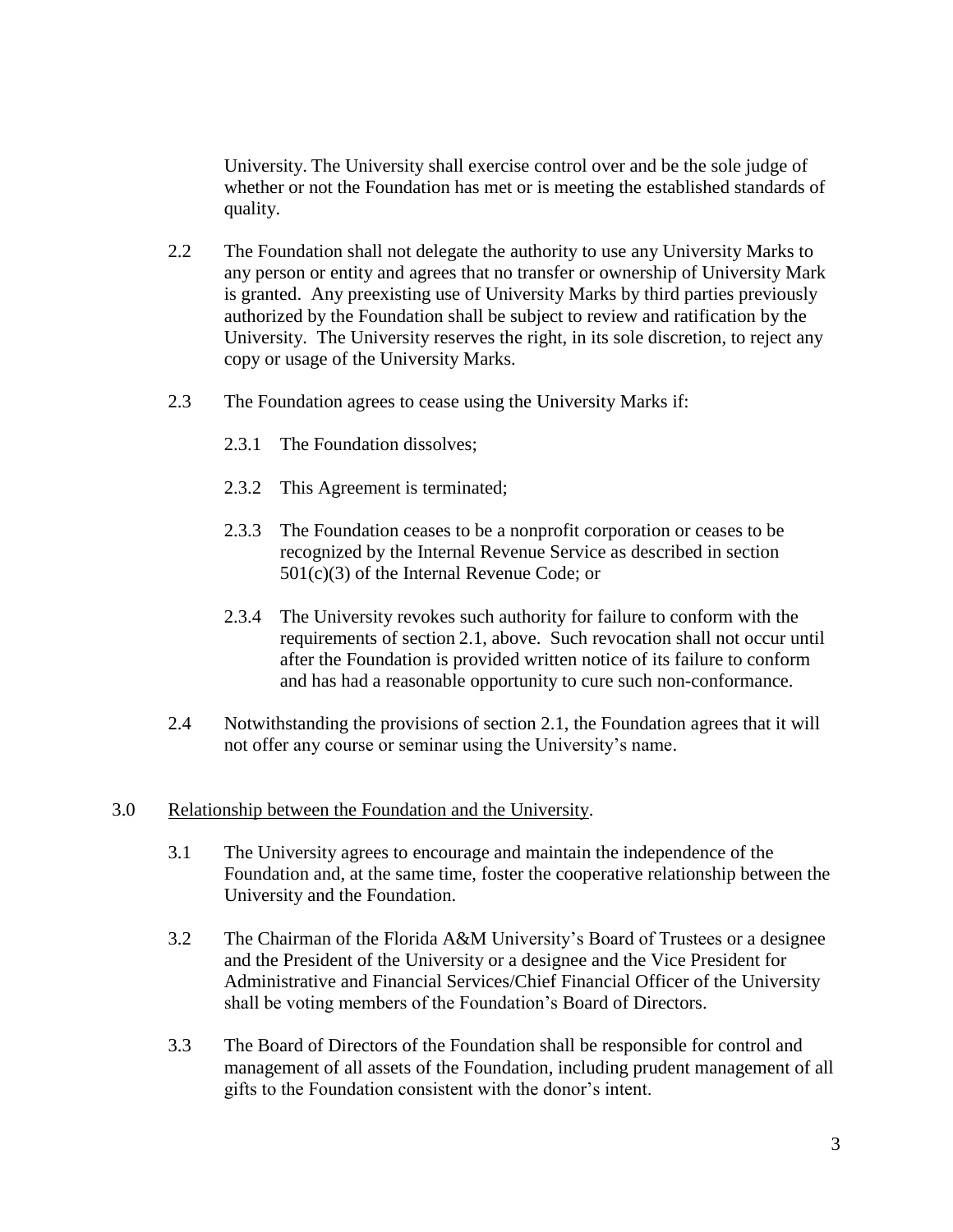- 3.4 The Executive Director of the Foundation shall be selected by the President of the University in accordance with Florida law and University policy. The Executive Director reports to the President of the University or a designee reporting directly to the President of the University. The Executive Director shall advise, inform, and serve as the key liaison to the Foundation Board of Directors, especially with respect to business and fiduciary matters. The Executive Director is responsible for implementing Foundation policies and actions taken by the Foundation Board of Directors.
- 3.5 The Foundation will maintain an audit committee which does not have any employees of the University or the Foundation as a member. This committee will receive and review the annual audit of the Foundation and relevant annual tax forms to be submitted by the Foundation in accordance with section 6.1.

### 4.0 The Foundation's Obligation to the University.

- 4.1 The Foundation agrees to solicit and accept gifts in accordance with established University policy.
- 4.2 The Foundation agrees to advise prospective donors of restricted gifts that acceptance of such gifts is conditioned upon the University's approval under section 4.1, if required.
- 4.3 The Foundation agrees to coordinate with the University Office of Institutional Advancement or other appropriate University Office(s) regarding funding goals, programs, and campaigns.
- 4.4 The University and the Foundation agree to annually review existing guidelines regarding fund labeling and identification, so that the intended beneficiary, whether the University or the Foundation, receives the appropriate funds.
- 4.5 The Foundation shall obtain, operate, and maintain its accounting, development activities, alumni records, and other information on University-compatible data processing equipment, peripheral hardware and software and shall make its data reasonably available to the University in accordance with existing University guidelines and regulations and as otherwise required by applicable law. Notwithstanding the foregoing, the Foundation shall maintain ownership of and control access to any prospect and donor information it collects in accordance with applicable law. The Foundation agrees that it will establish and maintain a policy governing the retention and destruction of documents including electronic files and which prohibits destruction of documents if an investigation into wrongdoing or litigation is anticipated or underway.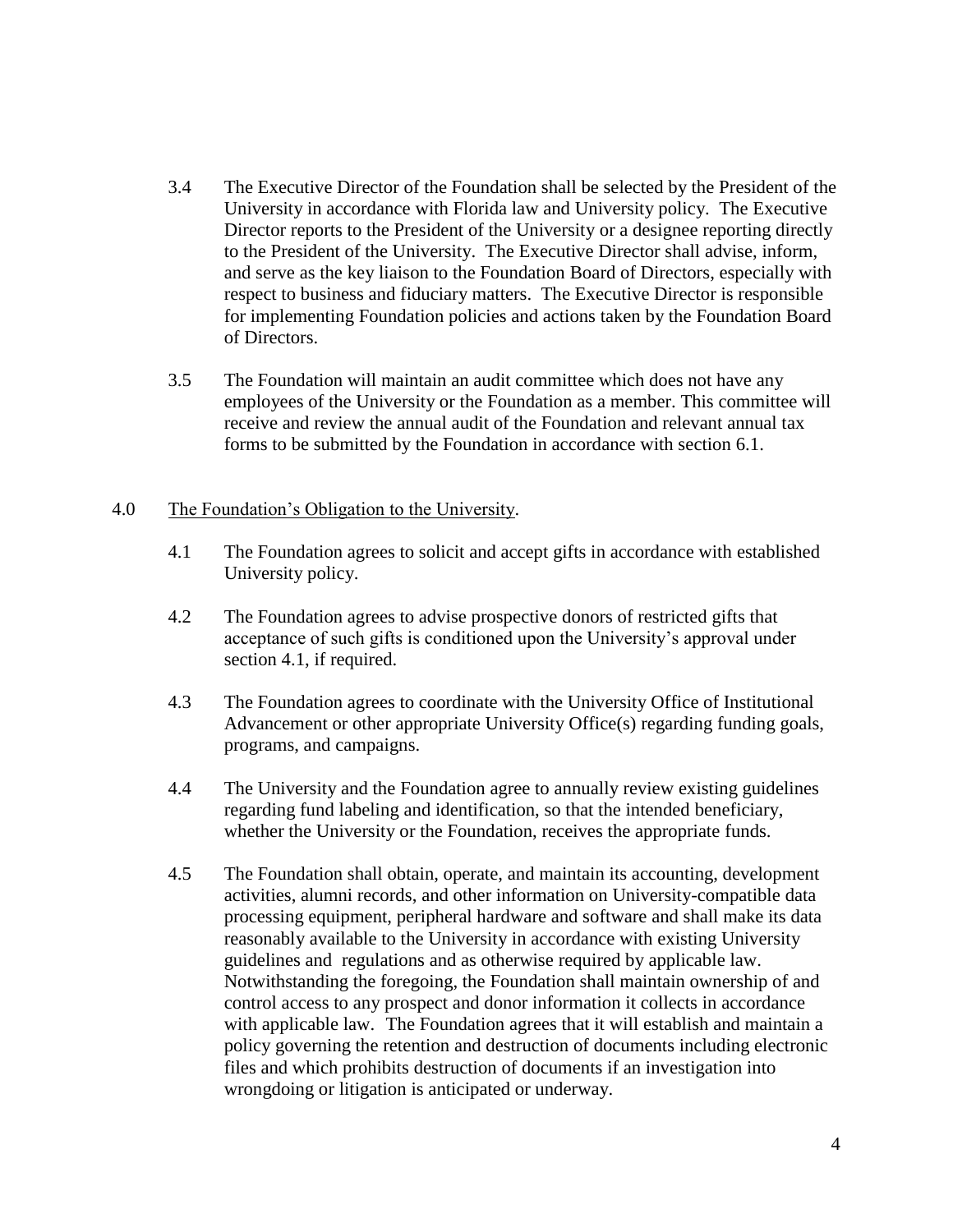- 4.6 The Foundation shall administer its funds and make distributions to the University and its associated entities in accordance with policies and procedures established by the Foundation from time to time, with advice and counsel from the University. The Foundation agrees that all transfers of funds from the Foundation must be documented in writing or electronically in a form that has a retrievable transaction trail.
- 4.7 The Foundation will provide services to the University as may be agreed to in writing before the services are provided. The University will reimburse the Foundation for these services in an amount that is agreed to in writing before the services are provided.
- 4.8 The Foundation shall promptly notify the University if the Foundation: (a) materially breaches any provision in this Agreement; (b) fails to properly receive, apply, manage or disburse funds; (c) engages in conduct prohibited or subject to sanction under state or federal law; (d) its officers fail to comply with the conflicts of interest policies; or (e) is being investigated by any state or federal regulatory body and such investigation may have a significant impact on the Foundation or its status as a tax exempt entity.
- 4.9 The Foundation agrees to operate using sound fiscal and business principles, to ensure that sound internal control structures are in place, and to follow generally accepted accounting procedures.
- 4.10 The Foundation shall create an annual operations and capital budget.
- 4.11 The Foundation agrees not to make any payments to a University employee, except for approved expense reimbursements without prior written approval from the President of the University and in accordance with Internal Management Memorandum No. 2003-01 – Direct Support Organizations. Payments to the President, except for approved expense reimbursements, must be approved by the FAMU Board of Trustees. All salary and non-salary compensation of employees of the Foundation shall be approved in advance by the Board of Directors of the Foundation.
- 4.12 The Foundation officers and employees who have check signing authority or who handle cash or negotiable instruments must be bonded in an amount determined to be reasonable by the Foundation Board of Directors and the University.
- 4.13 Without waiving any defenses or immunities, the Foundation assumes liability for the negligent or wrongful acts or omissions of its employees, officers and agents while acting within the scope of their employment.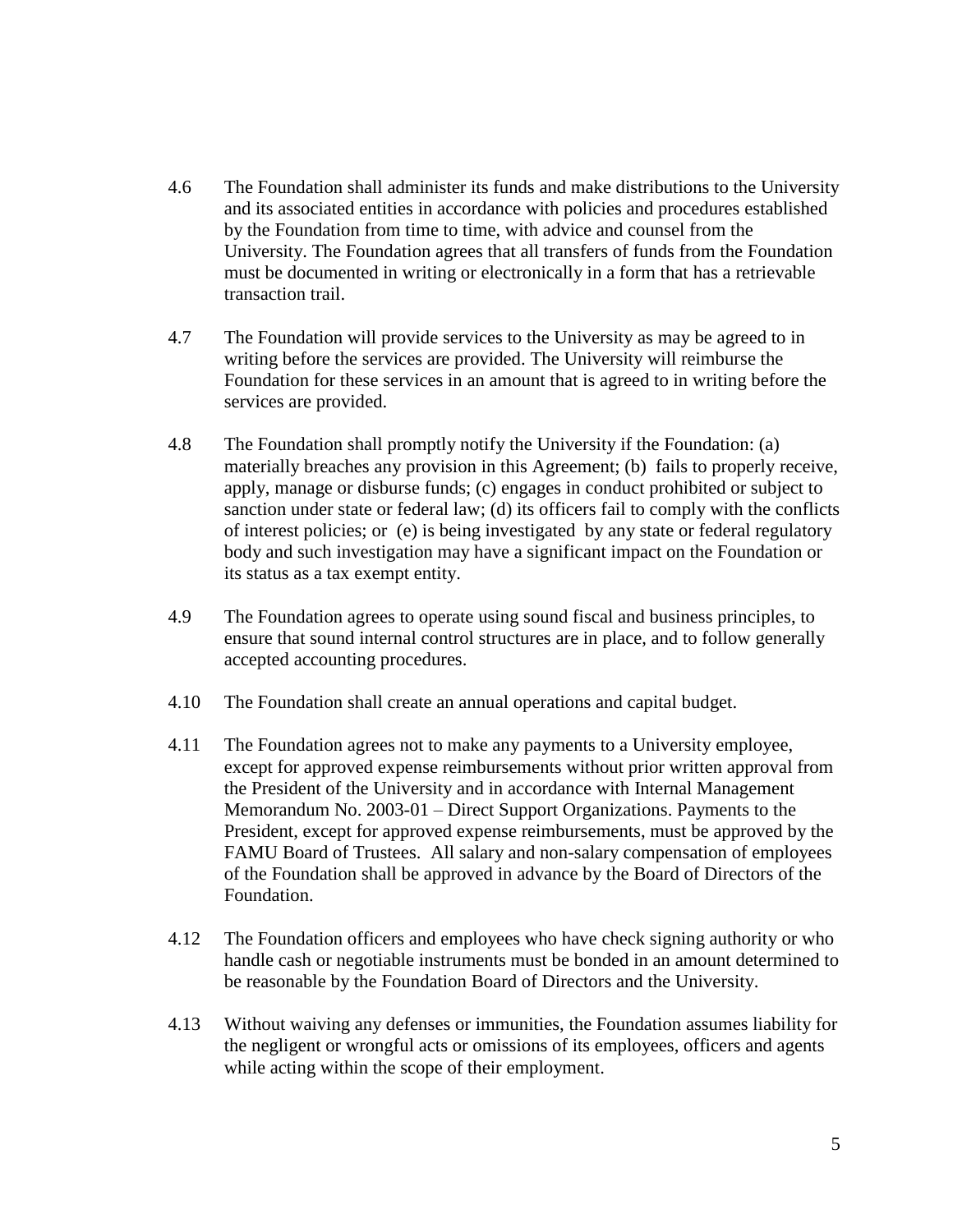- 4.14 The Board of Directors of the Foundation shall obtain general liability and directors/officers insurance in an amount determined to be reasonable by the Foundation board, including bonding of its officers and other appropriate persons.
- 4.15 The Foundation must not engage in substantial lobbying activities and may not engage in any political activities.
- 4.16 The Foundation may not incur unsecured debt in excess of \$500,000.

## 5.0 The University Support of and Obligations to the Foundation.

- 5.1 The University will provide services to the Foundation as may be agreed to in writing before the services are provided. The Foundation will reimburse the University for these services in an amount that is agreed to in writing before the services are provided.
- 5.2 The University may provide reasonable support to the Foundation including personnel services consistent with the support outlined above and based upon an annual budget plan agreed to by the parties, as measured by staff hours, space, equipment and supplies.
- 5.3 When the University receives funds from the Foundation for a specified purpose, the University shall use such funds received for the specific purpose.
- 5.4 The Foundation agrees that when the University personnel provide services for the Foundation and there arises a conflict between the University and the Foundation, the University employee must comply with the policies, regulations, and directives of the University; provided that said employee shall notify the Foundation in ample time to remedy the conflict or approve the intended action when feasible. If prior notification is not feasible, the Foundation shall be promptly notified in writing by the appropriate University Administrator of the conflict and action taken.
- 5.5 To the extent permitted by Section 768.28, Florida Statutes, without waiving any defenses or immunities, including without limitation, sovereign immunity, the University assumes liability for the negligent or wrongful acts or omissions of its employees, officers and agents, including those assigned to the Foundation, while acting within the scope of their employment.

# 6.0 The Foundation Audits and Reporting.

6.1 The Foundation agrees to select a certified public accounting firm, to serve as the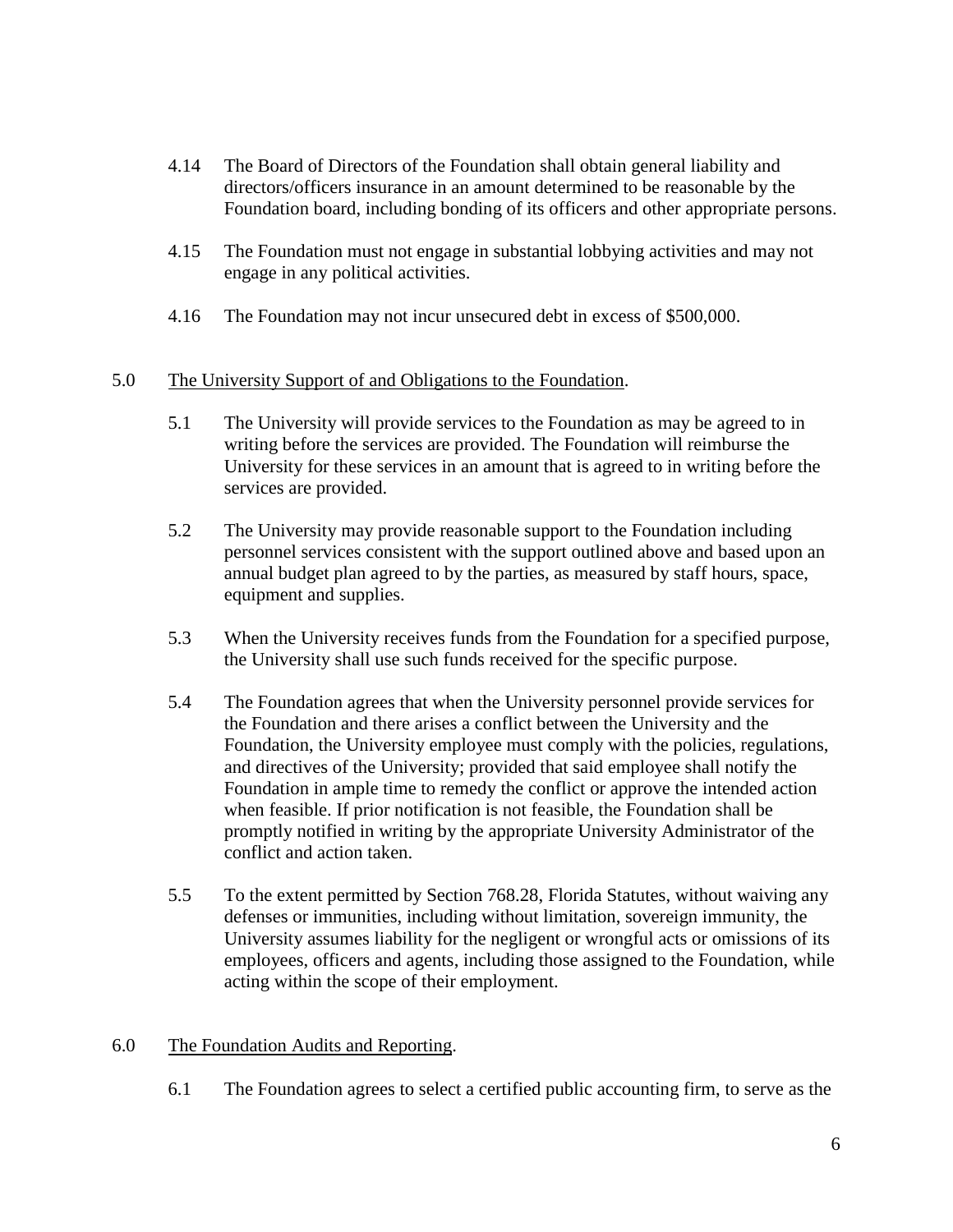Foundation's independent auditor and to complete a full and complete annual audit of its finances and operations. The Foundation agrees to notify the University in writing within thirty (30) days if it selects a different auditor.

- 6.2 The Foundation agrees to provide to the University, annually on or before January 1 of the following year:
	- 6.2.1 The annual audit report, management letters and responses to management letters, and the publicly disclosed portion of the Foundation's IRS Form 990;
	- 6.2.2 The list of the members of the Foundation governing board, officers, and employees;
	- 6.2.3 The names of the officers and governing board members of all the Foundation associated or affiliated entities.
	- 6.2.4 An annual report of operations that shows actual versus budgeted revenues and expenditures.
- 6.3 The Foundation agrees to allow the University to inspect and audit all foundation books and records at reasonable times, and to provide timely such other reports of and information on its financial status and operations as required by the Chancellor of the State University System of Florida.

# 7.0 Conflicts of Interest.

The Foundation will establish and maintain conflicts of interest policies pertaining to its relationship with the University, members of the governing board and persons doing business with the Foundation. Such policies shall provide that (a) all transactions (other than expense reimbursements set forth in 5.3), between the Foundation and an officer, director, or employee of the Foundation, must be approved by the Foundation Board; (b) no Foundation officer, director, or employee having a private business interest in the Foundation's business transaction may be involved in the decision with respect to whether the Foundation should enter into such transaction; (c) no Foundation scholarship or fellowship award may be made to an officer, director, or employee of the Foundation or to a family member of such person.

# 8.0 Compliance with Board of Governors and University Policies and Regulations and the Foundation Bylaws.

The University and the Foundation agree to comply with the policies and regulations of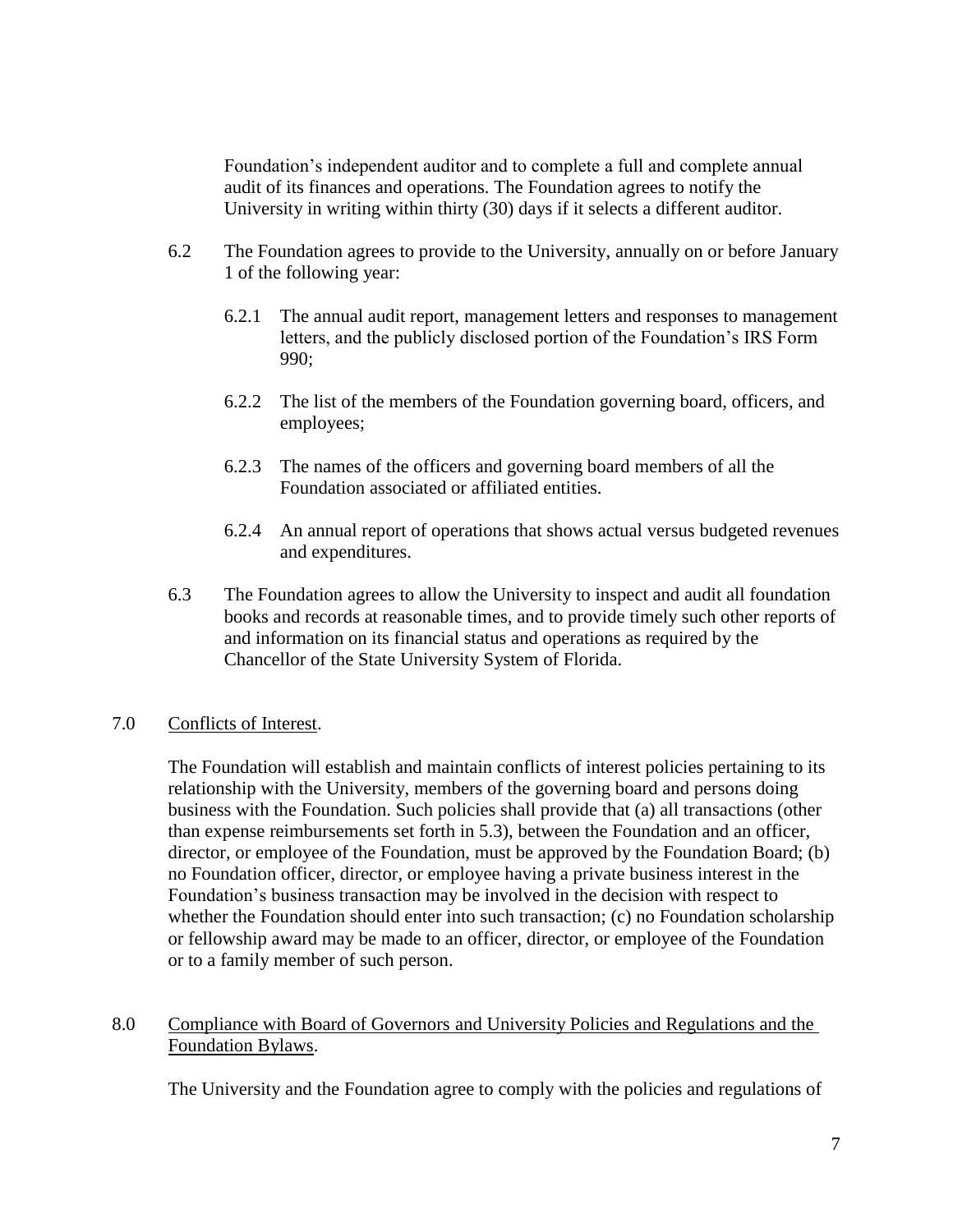the Board of Governors pertaining to the relationship between the University and associated entities, including amendments thereto. The University shall provide the Foundation with proposed amendments to such policies and regulations not less than fifteen days prior to their effective date. The Foundation agrees to provide the University with a copy of its Bylaws and shall provide any proposed amendments not less than fifteen days prior to the meeting of the Foundation at which they are considered for adoption.

## 9.0 Effect of Agreement; Modification.

This Agreement (and its attachments, if any) contains all the terms between the parties and may be amended only in writing signed by an authorized representative of both parties.

## 10.0 Confidentiality.

Neither the Foundation nor the University shall disclose or use any private, confidential, proprietary, or trade secret information provided from one to the other except as required in and by the terms of this Agreement or as required by law. The Foundation recognizes its and the University's obligation to comply with Florida Public Records laws.

# 11.0 Term and Termination.

The initial term of this Agreement shall be two years and shall be automatically renewed for successive one year terms, unless and until either party gives notice in writing to the other party of its intent not to renew the Agreement at least 30 days prior to the beginning of a new term. Either party shall have the continuing right to terminate this Agreement at any time without cause upon 90 days written notice to the other party. The University may terminate this Agreement at any time if the Foundation fails to abide by the policies or regulations of the University, the Board of Governors or Florida law which govern the relationship between the University and the Foundation.

### 12.0 Dissolution.

In the event of dissolution of the Foundation, either voluntary or involuntary, all assets and property which remain after the discharge of the Foundation's liabilities and unless otherwise designated by the donor of an asset shall be paid over or distributed by the University or to any other nonprofit corporation or corporations organized to support the University or any of its Colleges, Schools, Departments, or affiliated organizations as determined by the University in its sole discretion, and shall be used or distributed for no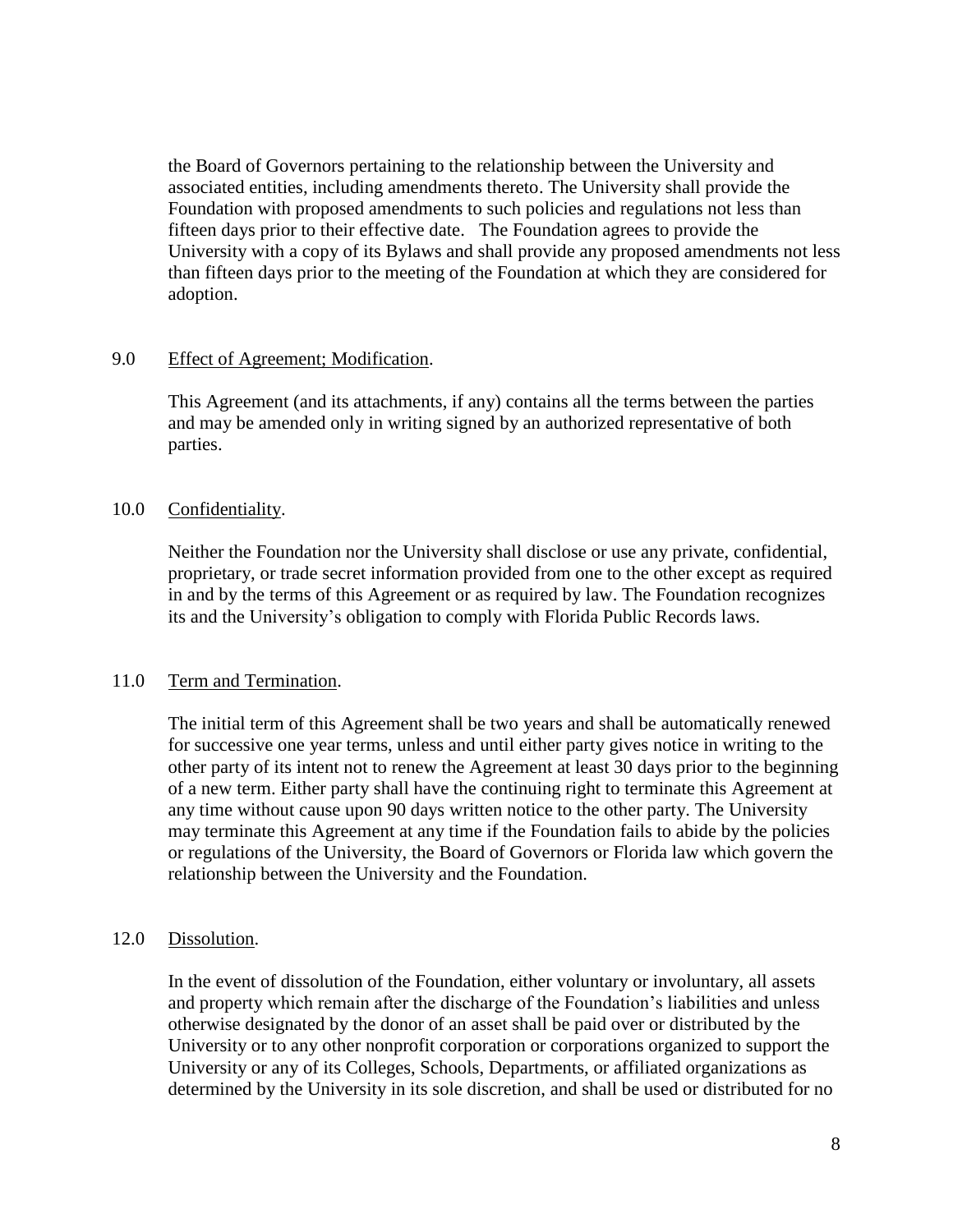other object or purpose whatsoever; provided, however, that any such organization must be exempt from federal income taxes under Section  $501(c)(3)$  of the Internal Revenue Code, as amended and be an associated entity approved by the University pursuant to regulations of the University of Florida .

## 13.0 Compliance with Applicable Law and Non-Discrimination.

- 13.1 The Foundation agrees to comply with all executive orders, federal, state and local rules, regulations, and laws, and University regulations and policies applicable to the Foundation as currently in effect and as may be amended from time to time, including applicable provisions of Florida's public records and public meeting laws. The Foundation further agrees not to discriminate in any manner on the basis or sex, sexual orientation, gender identity, gender expression, veteran status, race, creed, age, color, national origin, religious belief or disability, as provided by law and to comply with all non-discriminatory laws and policies that the University promulgates and to which the Foundation is subject.
- 13.2 The Foundation will maintain a confidential and anonymous mechanism to encourage employees to report any inappropriateness within the entity's financial management and will not punish or retaliate against any employee for recording problems.

### 14.0 Notice.

Any notice to either party hereunder must be in writing signed by the party giving it, and shall be deemed given when mailed postage prepaid by U.S. Postal Services first class, certified, or express mail, or other overnight mail service, or hand delivered, when addressed as follows:

To the University: Florida A&M University Office of the President Lee Hall, Suite 400 Tallahassee, FL 32307

Attn: University President

To the Foundation: Florida A&M University Foundation, Inc. Executive Director

Attn: Chair of Board of Directors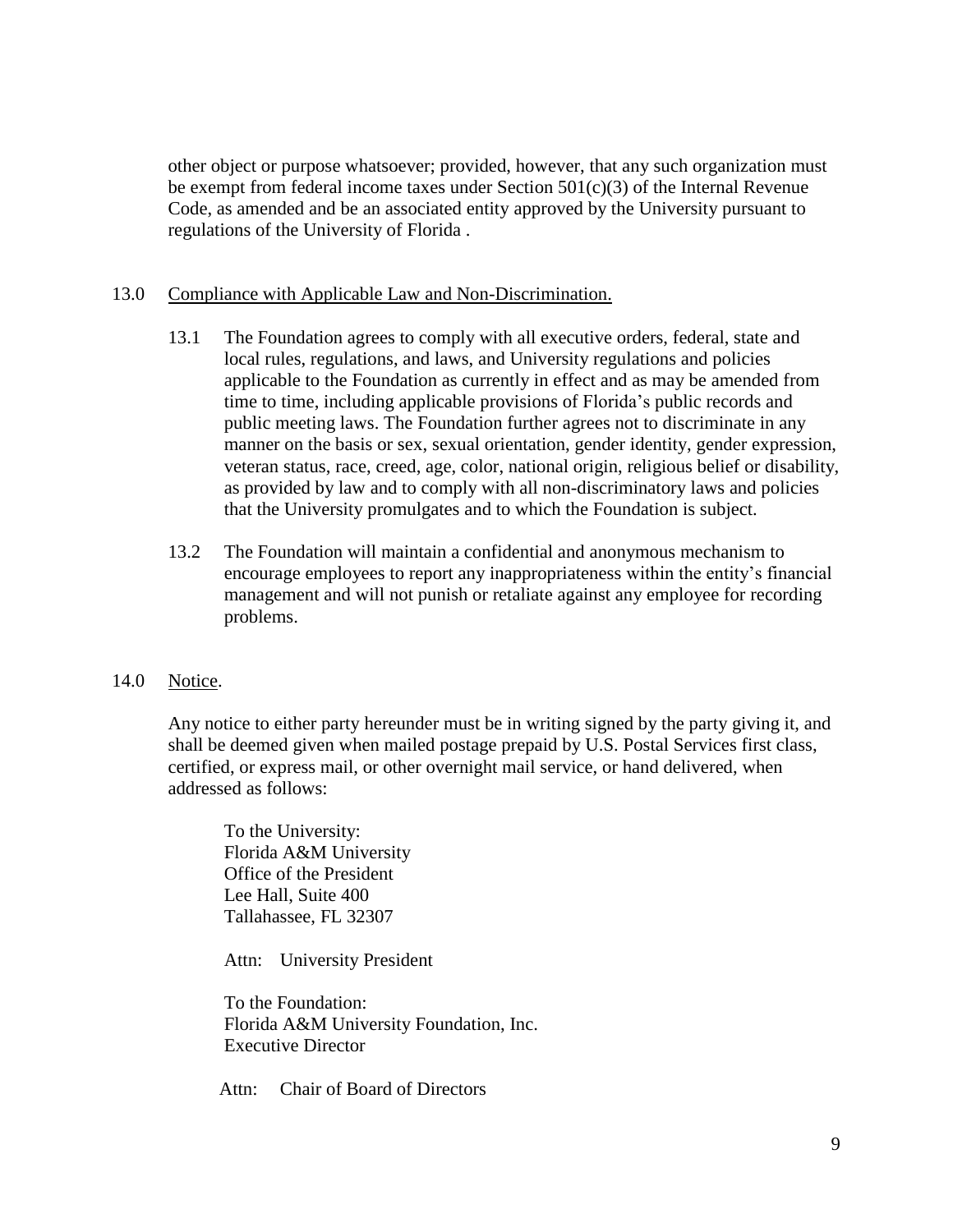Or to such other addressee as may be hereafter designated by written notice. All such notices shall be effective only when received by the addressee.

### 15.0 General Provisions.

- 15.1 This Agreement shall not be assigned or otherwise transferred by the Foundation without the prior written consent of the University.
- 15.2 The delay or failure of either Party to exercise any of its rights under this Agreement for a breach thereof shall not be deemed to be a waiver of any subsequent breach either of the same provision or otherwise.
- 15.3 The terms of this Agreement are severable such that if any term or provision is declared by a court of competent jurisdiction to be illegal, void, or unenforceable, the remainder of the provisions shall continue to be valid and enforceable.
- 15.4 This Agreement shall be construed, governed, and interpreted in accordance with Florida law.

IN WITNESS WHEREOF, the authorized representative(s) of the University and the authorized representative(s) of the Foundation have executed this Agreement on this \_\_\_\_\_\_\_ day of \_\_\_\_\_\_\_\_\_\_\_\_\_ 2014.

| Chair                                    |  |
|------------------------------------------|--|
| Florida A&M University Board of Trustees |  |

University Attorney

\_\_\_\_\_\_\_\_\_\_\_\_\_\_\_\_\_\_\_\_\_\_\_\_\_\_\_\_\_\_\_\_\_\_\_\_

Date: \_\_\_\_\_\_\_\_\_\_\_\_\_\_\_\_

President Florida A&M University Board of Trustees

Date:

Approved as to form.